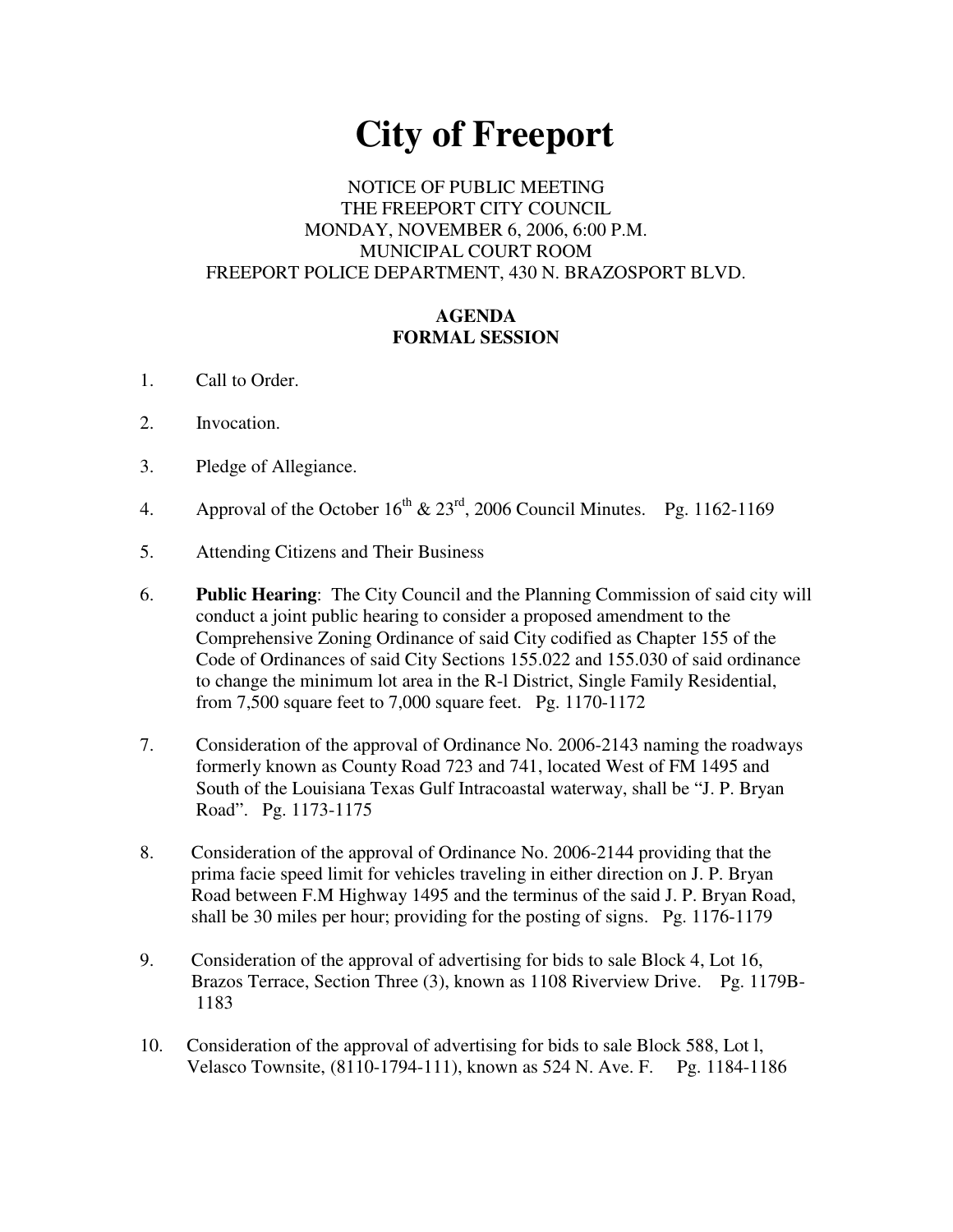- 11. Consideration of the approval of advertising for bids to sale Block 600, Lots 22 & 23, Velasco Townsite, known as 619-621 N. Ave. F. Pg. 1184-1186
- 12. Consideration of the approval of advertising for bids to sale Block 600, Lot 24, Velasco Townsite, (8110-1886-000) known as 623 N. Ave. F. Pg. 1184-1186
- 13. Consideration of the approval of advertising for bids to sale Block 600, Lot 19, Velasco Townsite, (8110-1882-000) known as 613 N. Ave. F. Pg. 1184-1186
- 14. Consideration of the approval of advertising for bids to sale Block 727, Lot 11, Velasco Townsite, (8110-3187-000) known as 1304 N. Ave P. Pg. 1184-1186
- 15. Consideration of the approval of selling the City's interest at Block 15, Lot 5, Freeport Townsite, (4200-0213-000) known as 419 E. 2nd Street. Pg. 1187 Pg. 1192-B
- 16. Consideration of the approval of selling the City's interest at Block 183, Lot 7, Freeport Townsite, (4201-1859-000) known as 1723-1725 West 8th Street. Pg. 1193-1199
- 17. Consideration of the approval of selling the City's interest at Block 25, Lot 9, Freeport Townsite, (4200-00322-000) known as 230 E. 8th Street. Pg. 1200-1205
- 18. Consideration of the approval of signing a replat of Block 96, Lots l thru 4, Freeport Townsite, known as  $719-731$  West  $2<sup>nd</sup>$  Street, approved by the Planning Commission on October 30, 2006. Pg. 1206
- 19. Consideration of the approval of calling a Joint Public Hearing with the Planning Commission regarding limiting the area of the front yard of any lot in the R-l, R-2 and R-3 residential zoning district that may be paved to one-third, which will include the side yard facing a street for a corner lot. Pg. 1207
- 20. Consideration of the approval of calling a Joint Public Hearing to limit the elevation of secondary structures in R-l, R-2 and R-3 zoning districts. Pg. 1208
- 21. Consideration of the approval of a settlement agreement with Western Seafood Company/Western Shellfish, et.al.

Elected Official Report

#### **Work Session**

Administration Report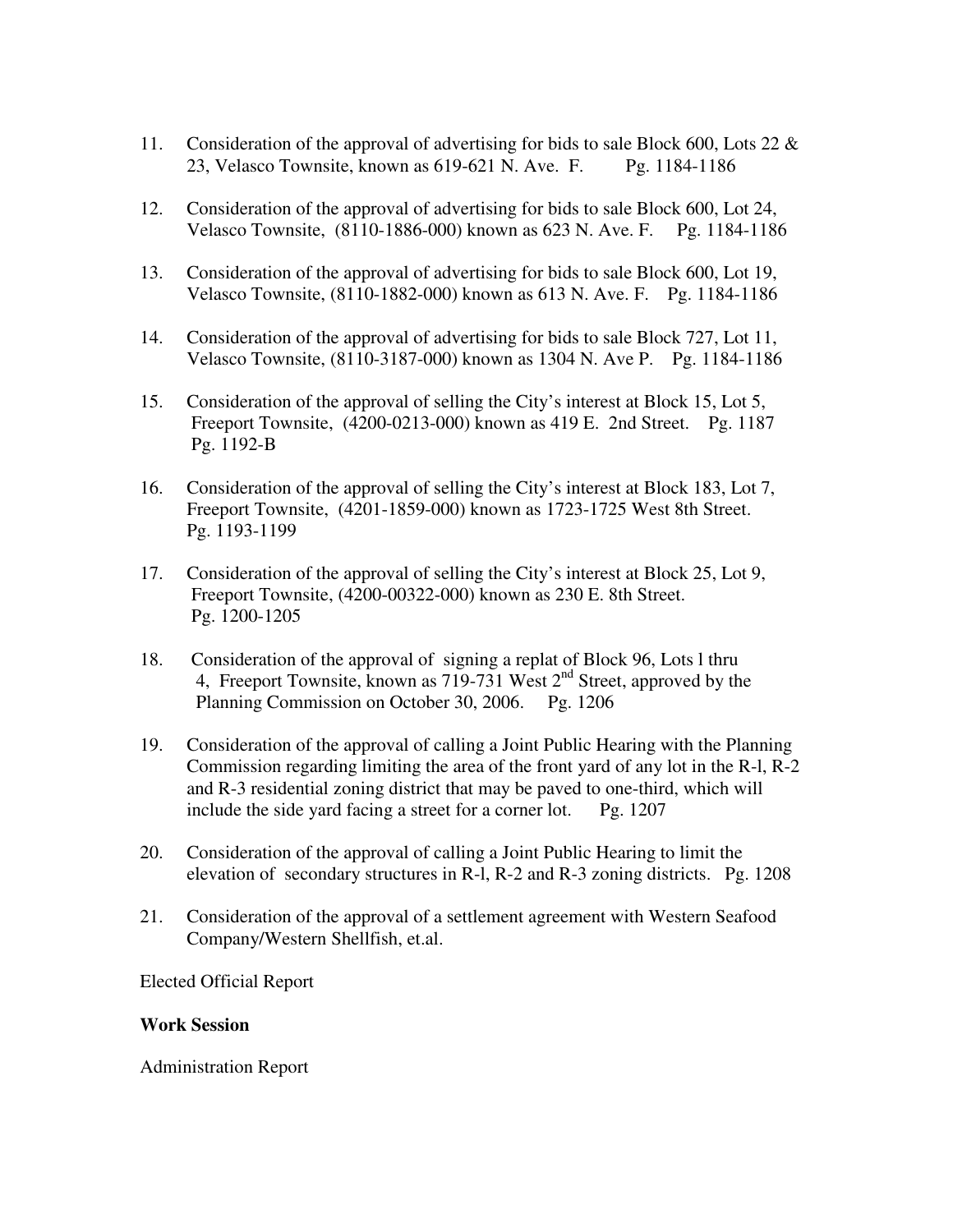- A. Presentation on a Veteran's Memorial by the Beautification/Parks Committee. Pg. 1209-1210
- B. Presentation on Main Street by Mary Stotler. Pg. 1211
- C. Discussion on reducing the City of Freeport's extra territorial jurisdiction (E.T.J) in the area north of F.M. 2004 and east of State Highway 288B. Pg. 1212-1219

#### **Executive Session**

- A. Section 551.071 Government Code Consultation with City Attorney concerning pending or contemplated litigation settlement offers or other matter in which his duty to the City Council under the Texas Disciplinary Rules of Professional Conduct of the State Bar of Texas clearly conflicts with Chapter 551, Government Code, to wit:
	- (l) Marina
	- (2) Western Seafood Company/Western Shellfish, et al.
	- (3) CenterPoint

#### **Adjourn**

NOTE: ITEMS NOT NECESSARILY DISCUSSSED IN THE ORDER THEY APPEAR ON THE AGENDA. THE COUNCIL, AT ITS DISCRETION, MAY TAKE ACTION ON ANY OR ALL OF THE ITEMS AS LISTED.

This notice is posted pursuant to the Texas Open Meeting Act. (Chapter 551, Government Code)

In compliance with the American with Disabilities Act, the City of Freeport will provide for reasonable accommodations for persons attending City Council Meetings. Request should be received 48 hours prior to the meetings. Please contact the City Secretary office at 979.233.3526.

I, Delia Munoz, City Secretary, City of Freeport, Texas, hereby certify that this agenda was posted on the official bulletin board/glass door of City Hall, facing the rear parking lot of the building, with 24 hour a day public access, 200 W. 2nd Street, Freeport, Texas on, November 1, 2006 at or before 5:00 p.m.

> Delia Muñoz, City Secretary City of Freeport, Texas

\_\_\_\_\_\_\_\_\_\_\_\_\_\_\_\_\_\_\_\_\_\_\_\_